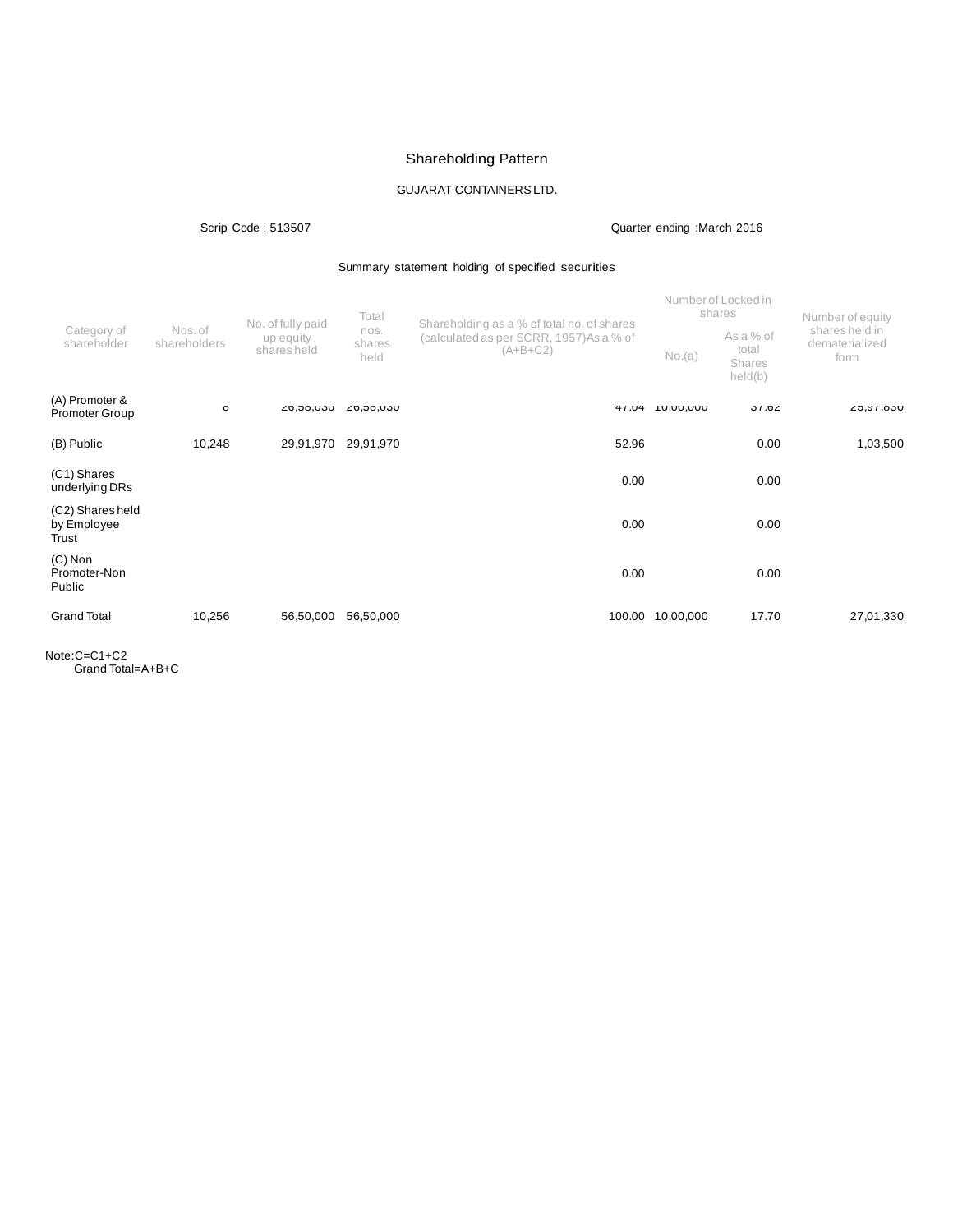# Shareholding Pattern

## GUJARAT CONTAINERSLTD.

### Scrip Code : 513507 Quarter Ending : March 2016

### Statement showing shareholding pattern of the Promoter and Promoter Group

|                                          | Nos. of<br>shareholders | No. of fully paid<br>up equity<br>shares held | Total                  | Shareholding as a % of total no. of shares             |                 | Number of Locked in<br>shares           | Number of equity                         |
|------------------------------------------|-------------------------|-----------------------------------------------|------------------------|--------------------------------------------------------|-----------------|-----------------------------------------|------------------------------------------|
| Category of<br>shareholder               |                         |                                               | nos.<br>shares<br>held | (calculated as per SCRR, 1957) As a % of<br>$(A+B+C2)$ | No.(a)          | As a % of<br>total<br>Shares<br>held(b) | shares held in<br>dematerialized<br>form |
| A1) Indian                               |                         |                                               |                        | 0.00                                                   |                 | 0.00                                    |                                          |
| Individuals/Hindu<br>undivided Family    | 8                       | 26,58,030 26,58,030                           |                        |                                                        | 47.04 10,00,000 | 37.62                                   | 25,97,830                                |
| <b>ARVINDBHAI</b><br><b>SHAH</b>         |                         | 800                                           | 800                    | 0.01                                                   |                 | 0.00                                    |                                          |
| <b>MINAXIBEN</b><br><b>SHAH</b>          |                         | 900                                           | 900                    | 0.02                                                   |                 | 0.00                                    |                                          |
| PRADIPM SHAH                             |                         | 5,600                                         | 5,600                  | 0.10                                                   |                 | 0.00                                    |                                          |
| <b>PRAVIN</b><br><b>HIRALAL SHAH</b>     |                         | 49,900                                        | 49,900                 | 0.88                                                   |                 | 0.00                                    |                                          |
| <b>GEETA KIRAN</b><br><b>SHAH</b>        |                         | 4,34,500                                      | 4,34,500               | 7.69                                                   |                 | 0.00                                    | 4,34,500                                 |
| <b>NEHA VIVEK</b><br><b>VORA</b>         |                         | 5,19,400                                      | 5,19,400               | 9.19                                                   | 5,00,000        | 96.26                                   | 5,16,500                                 |
| <b>NEIL KIRAN</b><br><b>SHAH</b>         |                         | 5,25,700                                      | 5,25,700               | 9.30                                                   | 5,00,000        | 95.11                                   | 5,25,700                                 |
| <b>KIRAN</b><br>ARVINDLAL<br><b>SHAH</b> |                         | 11,21,230 11,21,230                           |                        | 19.84                                                  |                 | 0.00                                    | 11,21,130                                |
| Sub Total A1                             | 8                       | 26,58,030 26,58,030                           |                        |                                                        | 47.04 10,00,000 | 37.62                                   | 25,97,830                                |
| A2) Foreign                              |                         |                                               |                        | 0.00                                                   |                 | 0.00                                    |                                          |
| $A=A1+A2$                                | 8                       | 26,58,030 26,58,030                           |                        |                                                        | 47.04 10,00,000 | 37.62                                   | 25,97,830                                |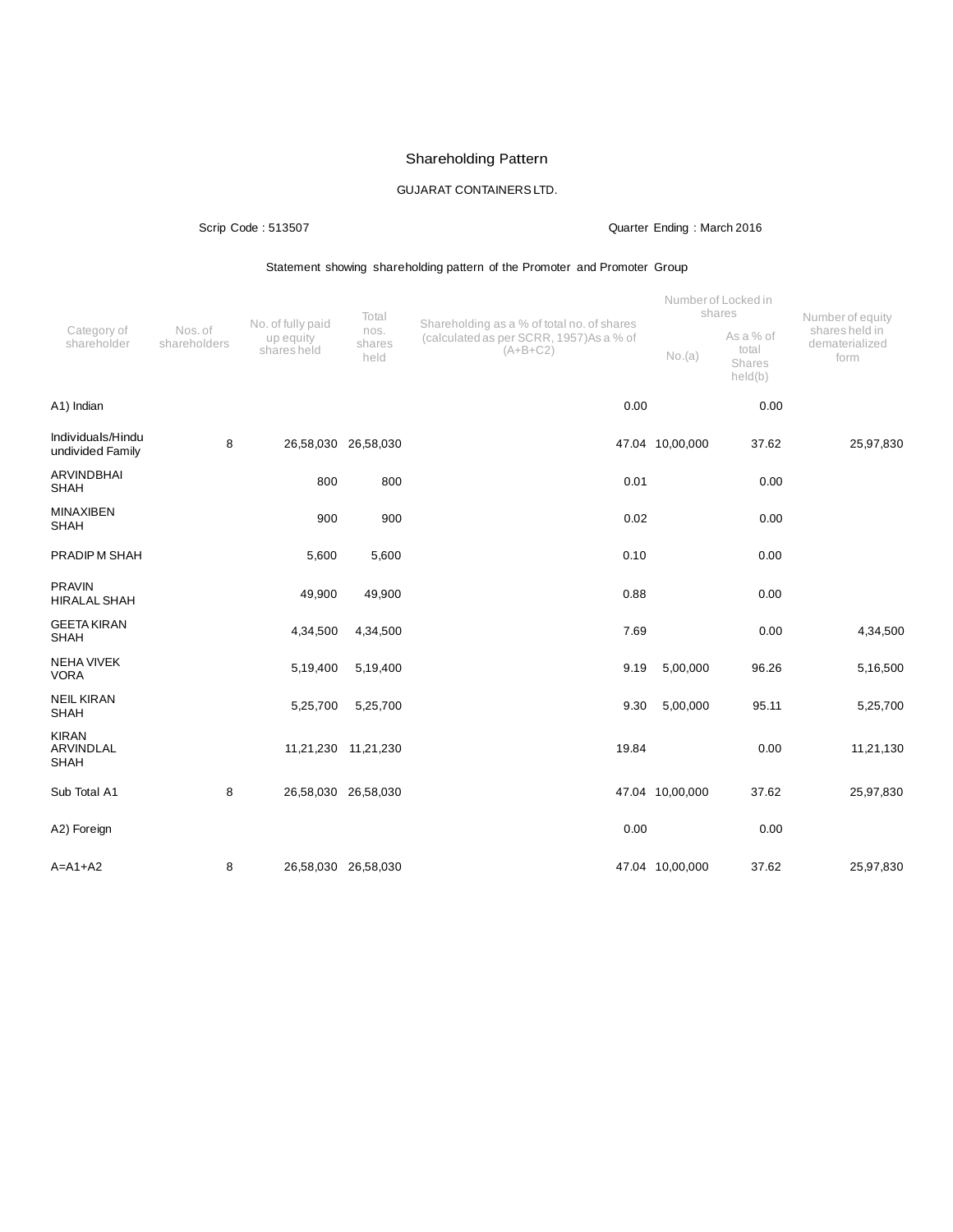#### ShareholdingPattern PublicShareholder

#### GUJARAT CONTAINERSLTD.

#### Scrip Code : 513507 Quarter ending : March 2016

#### Statement showing shareholding pattern of the Public shareholder

| Category & Name of the<br>Shareholders                                | No. of<br>shareholder | No. of fully<br>paid up<br>equity<br>shares held | Total<br>no.<br>shares<br>held | Shareholding %<br>calculated as per<br>SCRR, 1957 As a % of<br>$(A+B+C2)$ | No of<br>Voting<br>Rights | Total as<br>a % of<br>Total<br>Voting<br>right | No.<br>(a) | Numberof<br>Locked in<br>shares<br>As a %<br>of total<br>Shares<br>held(b) | Number of equity<br>shares held in<br>dematerialized<br>TO ITTI ( INOT<br>Applicable) |
|-----------------------------------------------------------------------|-----------------------|--------------------------------------------------|--------------------------------|---------------------------------------------------------------------------|---------------------------|------------------------------------------------|------------|----------------------------------------------------------------------------|---------------------------------------------------------------------------------------|
| B1) Institutions                                                      | $\mathbf 0$           | $\pmb{0}$                                        |                                | 0.00                                                                      |                           | 0.00                                           |            | 0.00                                                                       |                                                                                       |
| B2) Central Government/<br>State Government(s)/<br>President of India | 0                     | $\mathbf 0$                                      |                                | 0.00                                                                      |                           | 0.00                                           |            | 0.00                                                                       |                                                                                       |
| B3) Non-Institutions                                                  | 0                     | $\mathbf 0$                                      |                                | 0.00                                                                      |                           | 0.00                                           |            | 0.00                                                                       |                                                                                       |
| Individual share capital<br>upto Rs. 2 Lacs                           | 10108                 |                                                  | 2252970 22,52,970              |                                                                           | 39.88 22,52,970           | 39.88                                          |            | 0.00                                                                       | 54,600                                                                                |
| Individual share capital<br>in excess of Rs. 2 Lacs                   | $\overline{2}$        | 650000                                           | 6,50,000                       | 11.50                                                                     | 6,50,000                  | 11.50                                          |            | 0.00                                                                       |                                                                                       |
| LAXMINARAYAN<br><b>G.MALPANI</b>                                      | 0                     | 170000                                           | 1,70,000                       | 3.01                                                                      | 1,70,000                  | 3.01                                           |            | 0.00                                                                       |                                                                                       |
| <b>GAJANAND K.MALPANI</b>                                             | 0                     | 480000                                           | 4,80,000                       | 8.50                                                                      | 4,80,000                  | 8.50                                           |            | 0.00                                                                       |                                                                                       |
| Any Other (specify)                                                   | 138                   | 89000                                            | 89,000                         | 1.58                                                                      | 89,000                    | 1.58                                           |            | 0.00                                                                       | 48,900                                                                                |
| <b>Bodies Corporate</b>                                               | 12                    | 49200                                            | 49,200                         | 0.87                                                                      | 49,200                    | 0.87                                           |            | 0.00                                                                       | 43,200                                                                                |
| Foreign Individuals or NRI                                            | 120                   | 37100                                            | 37,100                         | 0.66                                                                      | 37,100                    | 0.66                                           |            | 0.00                                                                       | 3,000                                                                                 |
| <b>HUF</b>                                                            | 6                     | 2700                                             | 2,700                          | 0.05                                                                      | 2,700                     | 0.05                                           |            | 0.00                                                                       | 2,700                                                                                 |
| Sub Total B3                                                          | 10248                 |                                                  | 2991970 29,91,970              |                                                                           | 52.96 29,91,970           | 52.96                                          |            | 0.00                                                                       | 1,03,500                                                                              |
| $B=B1+B2+B3$                                                          | 10248                 |                                                  | 2991970 29,91,970              |                                                                           | 52.96 29,91,970           | 52.96                                          |            | 0.00                                                                       | 1,03,500                                                                              |

Details of the shareholders acting as persons in Concert including their Shareholding (No. and %):

Details of Shares which remain unclaimed may be given here along with details such as number of shareholders, outstanding shares held in demat/unclaimed suspense account, voting rights which are frozen etc.

#### Note

(1) PAN would not be displayed on website of Stock Exchange(s).

(2) The above format needs to disclose name of all holders holding more than 1% of total number of shares

 $\langle 3 \rangle$  W.r.t. the information pertaining to Depository Receipts, the same may be disclosed in the respective columns to the extent information available,.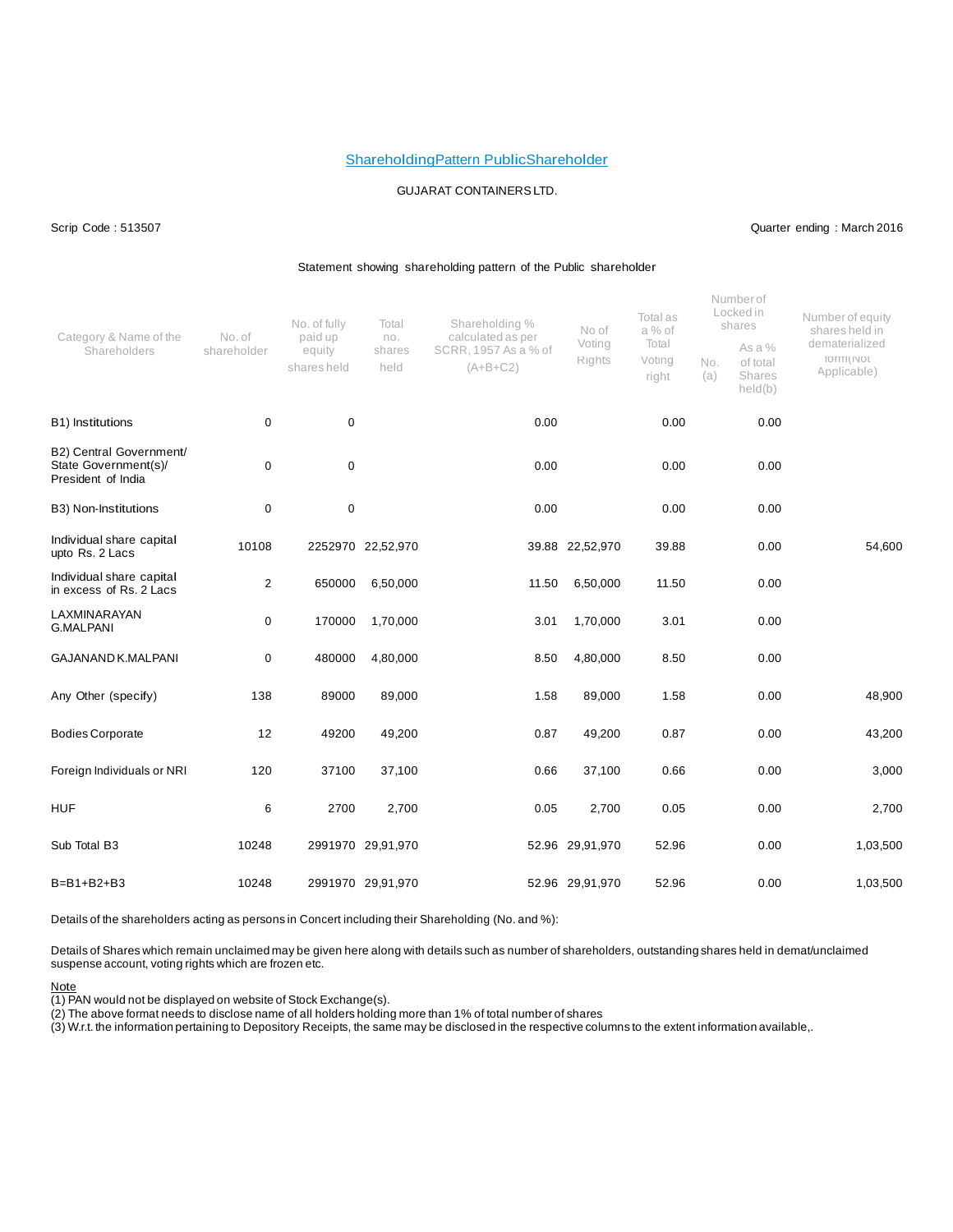### Shareholding Pattern Non Promoter-Non Public

### GUJARAT CONTAINERSLTD.

Scrip Code : 513507 Quarter ending : March 2016

#### Statement showing shareholding pattern of the Non Promoter- Non Public shareholder

| Category &<br>Name of the<br>Shareholders(I) | No. of<br>shareholder(III) | Total no.<br>No. of fully paid<br>shares<br>up equity shares<br>$held(VII =$<br>held(IV)<br>$ V+V+V $ |  | Shareholding % calculated as<br>per SCRR, 1957 As a % of<br>$(A+B+C2)(VIII)$ | No | Number of<br>Locked in<br>shares(XII)<br>As a %<br>of total<br><b>Shares</b><br>held | Number of equity shares<br>held in dematerialized<br>form(XIV)(Not Applicable) |
|----------------------------------------------|----------------------------|-------------------------------------------------------------------------------------------------------|--|------------------------------------------------------------------------------|----|--------------------------------------------------------------------------------------|--------------------------------------------------------------------------------|
| C1) Custodian/DR<br>Holder                   |                            |                                                                                                       |  | 0.00                                                                         |    | 0.00                                                                                 |                                                                                |
| C2) Employee<br>Benefit Trust                | 0                          | 0                                                                                                     |  | 0.00                                                                         |    | 0.00                                                                                 |                                                                                |

Note

(1) PAN would not be displayed on website of Stock Exchange(s).

(2) The above format needs to disclose name of all holders holding more than 1% of total number of shares

(3) W.r.t. the information pertaining to Depository Receipts, the same may be disclosed in the respective columns to the extent information available,.